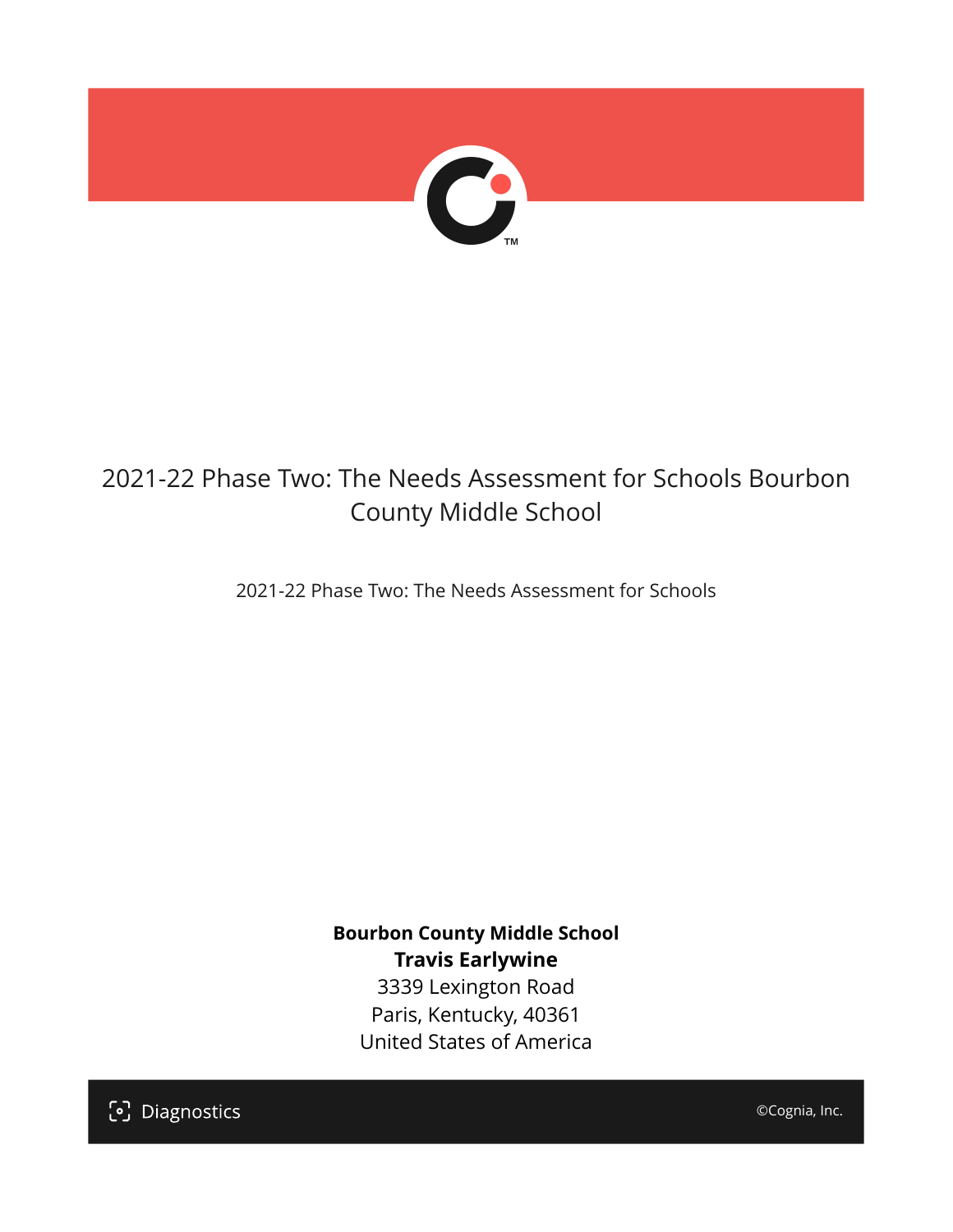2021-22 Phase Two: The Needs Assessment for Schools - 2021-22 Phase Two: The Needs Assessment for Schools Bourbon County Middle School - Generated on 01/04/2022

Bourbon County Middle School

#### **Table of Contents**

[3](#page-2-0) [2021-22 Phase Two: The Needs Assessment for Schools Understanding Continuous Imp…](#page-2-0)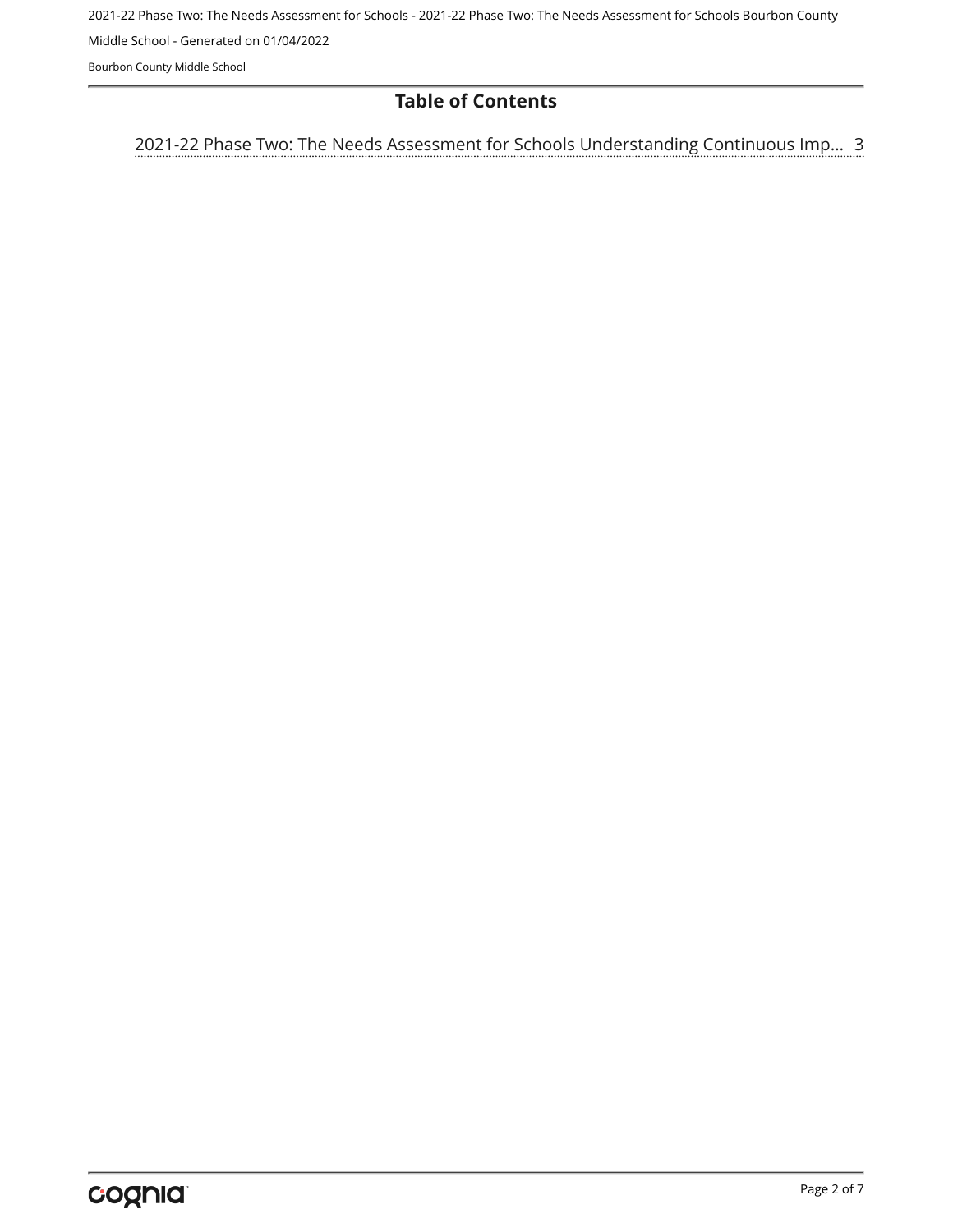2021-22 Phase Two: The Needs Assessment for Schools - 2021-22 Phase Two: The Needs Assessment for Schools Bourbon County Middle School - Generated on 01/04/2022 Bourbon County Middle School

### <span id="page-2-0"></span>**2021-22 Phase Two: The Needs Assessment for Schools Understanding Continuous Improvement: The Needs Assessment for Schools**

The Needs Assessment Diagnostic will facilitate the use of multiple sources of data to determine the current reality and establish a foundation for decision-making around school goals and strategies. Once completed, the diagnostic will lead to priorities to be addressed in the comprehensive school improvement plan to build staff capacity and increase student achievement. The needs assessment is to be conducted annually as an essential part of the continuous improvement process and precedes the development of strategic goals (i.e. desired state).

While the focus of continuous improvement is student performance, the work must be guided by the aspects of teaching and learning that affect performance. An effective improvement process should address the contributing factors creating the learning environment (inputs) and the performance data (outcomes).

The needs assessment provides the framework for all schools to clearly and honestly identify their most critical areas for improvement that will be addressed later in the planning process through the development of goals, objectives, strategies and activities. 703 KAR 2:225 requires, as part of continuous improvement planning for schools, each school to complete the needs assessment between October 1 and November 1 of each year and include: (1) a description of the data reviewed and the process used to develop the needs assessment; (2) a review of the previous plan and its implementation to inform development of the new plan; and, (3) perception data gathered from the administration of a valid and reliable measure of teaching and learning conditions.

#### Protocol

1. Clearly detail the process used for reviewing, analyzing and applying data results to determine the priorities from this year's needs assessment. Include names of school councils, leadership teams and stakeholder groups involved, a timeline of the process, the specific data reviewed, and how the meetings are documented.

Every teacher looks at and breaks down data based on reports from the state and breaks them down to specific team data sheets. KPREP Excel reports and the School Report Card are used. Teachers look at data to see trends, gaps, and overall data. From there, teachers begin to create next steps for core instruction and RTI then input those strategies into a 30-60-90 day plan. Teachers also use the Key Core Work Processes to gauge strengths, trends, concerns, etc.

#### **Trends**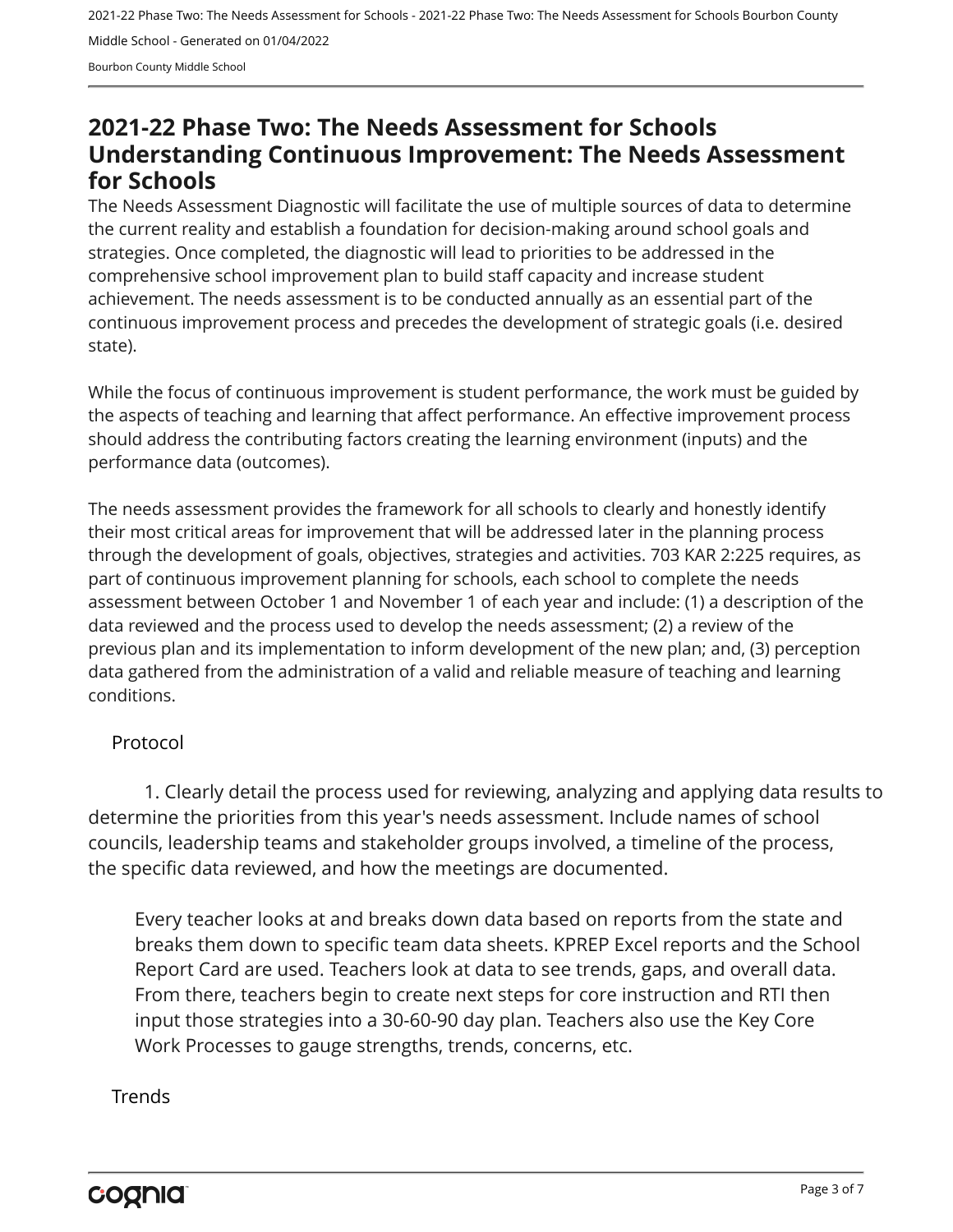2021-22 Phase Two: The Needs Assessment for Schools - 2021-22 Phase Two: The Needs Assessment for Schools Bourbon County Middle School - Generated on 01/04/2022

Bourbon County Middle School

2. Analyzing data trends from the previous two academic years, which academic, cultural and behavioral measures remain significant areas for improvement?

#### **Example of Trends**

- The number of behavior referrals increased from 204 in 2019-20 to 288 in 2020-21. - From 2018 to 2020, the school saw an 11% increase in novice scores in reading among students in the achievement gap.

In looking at the trend data from 2018-2019 to 2020-2021, there is an overall downward trend in academic data, mainly since Covid. Although there was no assessment or accountability in 2020, when comparing 2019 data to our 2021 data, The P/D percentage in reading decreased from 59.7 in 2019 to 37.8. Math P/D decreased from 47.8 to 25.2. Science decreased from 38.8 to 18.3. Writing, however, saw an increase of PD from 37.5 in 2019 to 60 in 2021. This increase in the percentage of students scoring better in writing was also reflected in our populations of white students and our economically disadvantaged students (29.4 PD in 2019 to 48.6 PD in 2021). Our KPREP scores provided insufficient numbers of students reporting for African American, IEP, and EL, so we do not have any data in those categories to compare.

#### Current State

3. Plainly state the current condition of the school using precise numbers and percentages as revealed by multiple sources of outcome data. Cite the source of data used.

#### **Example of Current Academic State:**

- Thirty-four percent (34%) of students in the achievement gap scored proficient on KPREP Reading.

- Fifty-four percent (54%) of our students scored proficient in math compared to the state average of 57%.

#### **Example of Non-Academic Current State:**

- Teacher attendance rate was 84% for the 2020-21 academic year.

- Survey results and perception data indicated 62% of the school's teachers received adequate professional development.

Current Academic State:37.8% of students scored proficient/distinguished on KPREP Reading. 25.2% of students scored proficient/distinguished in math. 18.3% of students scored proficient/distinguished in science. 60% of students scored proficient/distinguished in writing, Fifty-four percent (54%) of our students scored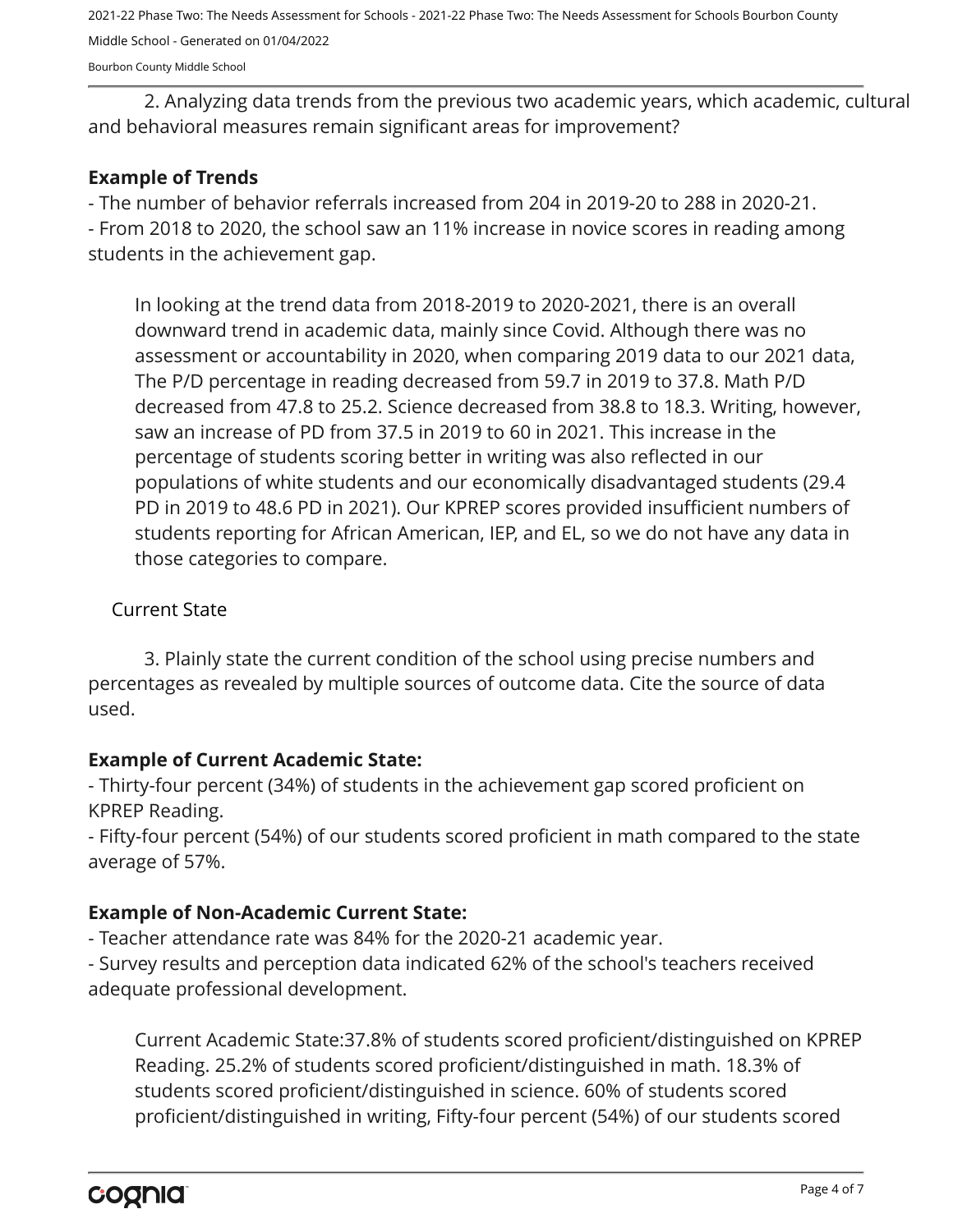2021-22 Phase Two: The Needs Assessment for Schools - 2021-22 Phase Two: The Needs Assessment for Schools Bourbon County Middle School - Generated on 01/04/2022

Bourbon County Middle School

proficient in math compared to the state average of 50.9%. Non-Academic Current State: --The number of behavior referrals decreased from 288 in 2019-2020 to 53 in 2020-21. Students were not in the school building for part of the year due to Covid. Teacher attendance was drastically impacted by Covid quarantines. With the data being skewed the numbers were not added to this document.

#### Priorities/Concerns

4. Clearly and concisely identify the greatest areas of weakness using precise numbers and percentages.

**NOTE:** These priorities will be thoroughly addressed in the Comprehensive School Improvement Plan (CSIP) diagnostic and template.

**Example:** Sixty-eight (68%) of students in the achievement gap scored below proficiency on the KPREP test in reading as opposed to just 12% of non-gap learners.

Causes for concern are that BCMS still has gaps in several areas, specifically, we saw decreases in reading, math, and science in Hispanic and economically disadvantaged students. When looking at individual student scores, we also know that special education students and EL students need to also be a priority for us, even though there was insufficient data reported for them on the 2020-2021 KPREP assessment. We have worked hard the past several years to learn and implement instructional strategies to increase proficiency in these areas. BCMS has shown some improvement, however, the gaps still exist and we have a ways to go.

#### Strengths/Leverages

5. Plainly state, using precise numbers and percentages revealed by current data, the strengths and leverages of the school. Explain how they may be utilized to improve areas of concern listed above.

**Example:** Reading achievement has increased from 37% proficient to its current rate of 58%. The systems of support we implemented for reading can be adapted to address our low performance in math.

Writing saw an increase of PD from 37.5 in 2019 to 60 in 2021 This increase in the percentage of students scoring better in writing was also reflected in our populations of white students and our economically disadvantaged students (29.4 PD in 2019 to 48.6 PD in 2021).

Evaluate the Teaching and Learning Environment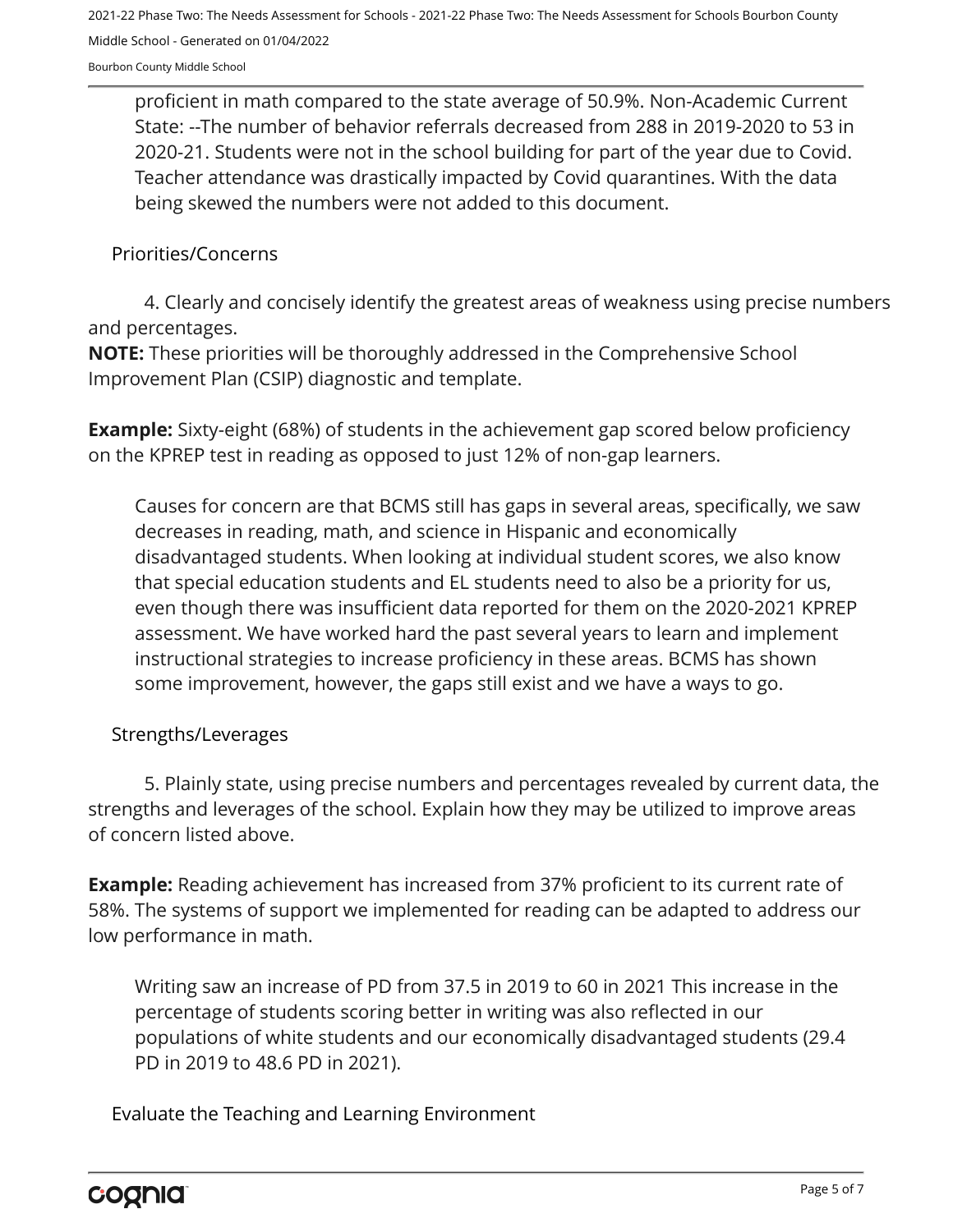2021-22 Phase Two: The Needs Assessment for Schools - 2021-22 Phase Two: The Needs Assessment for Schools Bourbon County Middle School - Generated on 01/04/2022 Bourbon County Middle School

6. Consider the processes, practices and conditions evident in the teaching and learning environment as identified in the six Key Core Work Processes outlined below:

[KCWP 1: Design and Deploy Standards](https://education.ky.gov/school/csip/Documents/KCWP%201%20Strategic%20Design%20and%20Deploy%20Standards.pdf) [KCWP 2: Design and Deliver Instruction](https://education.ky.gov/school/csip/Documents/KCWP%202%20Strategic%20Design%20and%20Deliver%20Instruction.pdf) [KCWP 3: Design and Deliver Assessment Literacy](https://education.ky.gov/school/csip/Documents/KCWP%203%20Strategic%20Design%20and%20Deliver%20Assessment%20Literacy.pdf) [KCWP 4: Review, Analyze and Apply Data](https://education.ky.gov/school/csip/Documents/KCWP%204%20Strategic%20Review%20Analyze%20and%20Apply%20Data.pdf) [KCWP 5: Design, Align and Deliver Support](https://education.ky.gov/school/csip/Documents/KCWP%205%20Strategic%20Design%20Align%20Deliver%20Support%20Processes.pdf) [KCWP 6: Establishing Learning Culture and Environment](https://education.ky.gov/school/csip/Documents/KCWP%206%20Strategic%20Establish%20Learning%20Culture%20and%20Environment.pdf)

Utilizing implementation data, perception data, and current policies and practices: a. Complete the [Key Elements Template.](https://education.ky.gov/school/csip/Documents/School%20Key%20Elements%20Template.docx)

b. Upload your completed template in the attachment area below.

After analyzing the Key Elements of your teaching and learning environment, which processes, practices or conditions will the school focus its resources and efforts upon in order to produce the desired changes?

Note that all processes, practices and conditions can be linked to the six Key Core Work Processes.

**NOTE:** These elements will be thoroughly addressed in the Comprehensive School Improvement Plan (CSIP) diagnostic and template.

All KCWP were analyzed. After analyzing each KWCP numbers 2 and 5 proved to be the KCWP that we will focus on for 2021-2022.